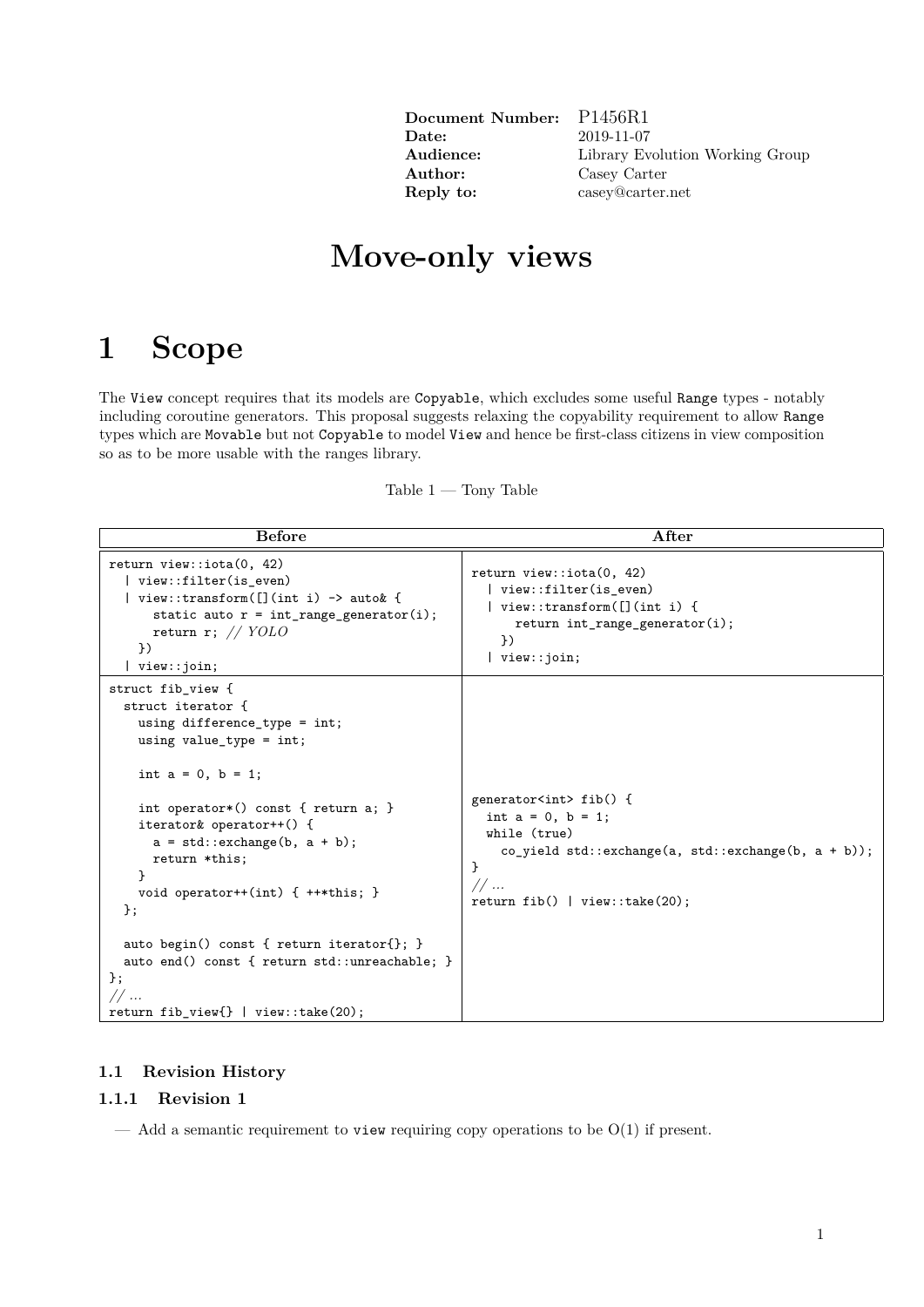#### **1.1.2 Revision 0**

— Inserted many words into an empty document.

# **2 Problem description**

### **2.1 background**

P0896R4 "The One Ranges Proposal" [\[2\]](#page-5-0) introduced the View concept into the C++working draft. View refines Semiregular which refines Copyable in order that Views may be used in ways similar to Iterators which also refine Semiregular. Semiregularity combined with the constant-time complexity requirement on View and Iterator operations allows them to copied freely by range adaptors and the range adaptor closure object machinery used in View composition. Since general Range types aren't required to support such usage, they are in some sense second-class citizens in View composition.

C++11 added move-only types to the language. Parts of the Standard Library have adapted to better support move-only types, for example, we can store them in containers. Other parts of the library have been reluctant to do so: the algorithms - with the exception of the serial overload of  $\texttt{std::for\_each}$  - still require copyable function objects, for example, and we still don't have a mechanism to type erase move-only function objects. It behooves us to consider whether the Ranges view composition machinery added by P0896R4 should support move-only types by admitting move-only views.

Some examples to consider:

- $-$  single view [\(\[range.single.view\]\)](http://eel.is/c++draft/range.single.view) requires its element to model CopyConstructible. The element is stored inside an optional-like wrapper in the single\_view object, so the element must model CopyConstructible in order for the single\_view to model Semiregular. If View's copyability requirement were relaxed, single\_view could support types that only model MoveConstructible.
- filter view and transform view each hold a function object. Those function objects are similarly required to be CopyConstructible only so the view can model Semiregular.

#### **2.2 Why views but not function object arguments?**

We've managed to put off supporting move-only types in standard library algorithms on the basis that there's a simple workaround: add a layer of indirection! If you can't call std::ranges::find\_if(myvec, move\_only\_predicate) with your move-only function object, call std::ranges::find\_if(myvec, std::ref(move\_ only\_predicate)) instead. This solution typically isn't a burden since calls to algorithms typically occur in straight-line code that already has named objects for the range / iterator arguments. If you want to pass an rvalue move-only function object to an algorithm, stuff it into a named object as well and use std::ref.

View composition differs fundamentally from a series of algorithm calls. Instead of a series of statements interleaved with declarations, a view composition expression is a composition of nested function calls, possibly disguised with the | operator to give it a more linear appearance, that yields a view. There's nowhere to store intermediate results and no mechanism to name temporaries in "the middle" of such an expression. It's necessary to find a place to store the move-only range, pass an lvalue into view composition, and somehow ensure that the stored range outlives the composed view. This can be challenging when a function wants to return the result of composition of a local move-only range with some sequence of range adaptors.

Another important difference is that View is a concept that's exported for users to utilize in their own programs, whereas the requirement that the algorithms need copyable function objects is only words in a specification. WG21 can relax a requirement expressed in specification text any time we like simply by changing the words - conforming implementations must ensure they handle the relaxed requirements, but there's no possiblity of breaking user programs. Conversely, the set of requirements expressed by a concept in the Standard can never change without potential breakage: if we strengthen a concept, existing callers of standard library components constrained with that concept may be broken. If we weaken a concept, third-party library components constrained with that concept are broken by suddenly becoming underconstrained. We have one chance to get concepts right.

#### **2.3 Coroutines on the horizon**

Generators are the intersection of coroutines and ranges. A generator is, simply enough, a coroutine that models the Range concept. A user writes a function whose return type is a generator type that co\_yields successive elements of the range [\(LIVE\)](https://wandbox.org/permlink/OjvfCc8L3pYMNdU9):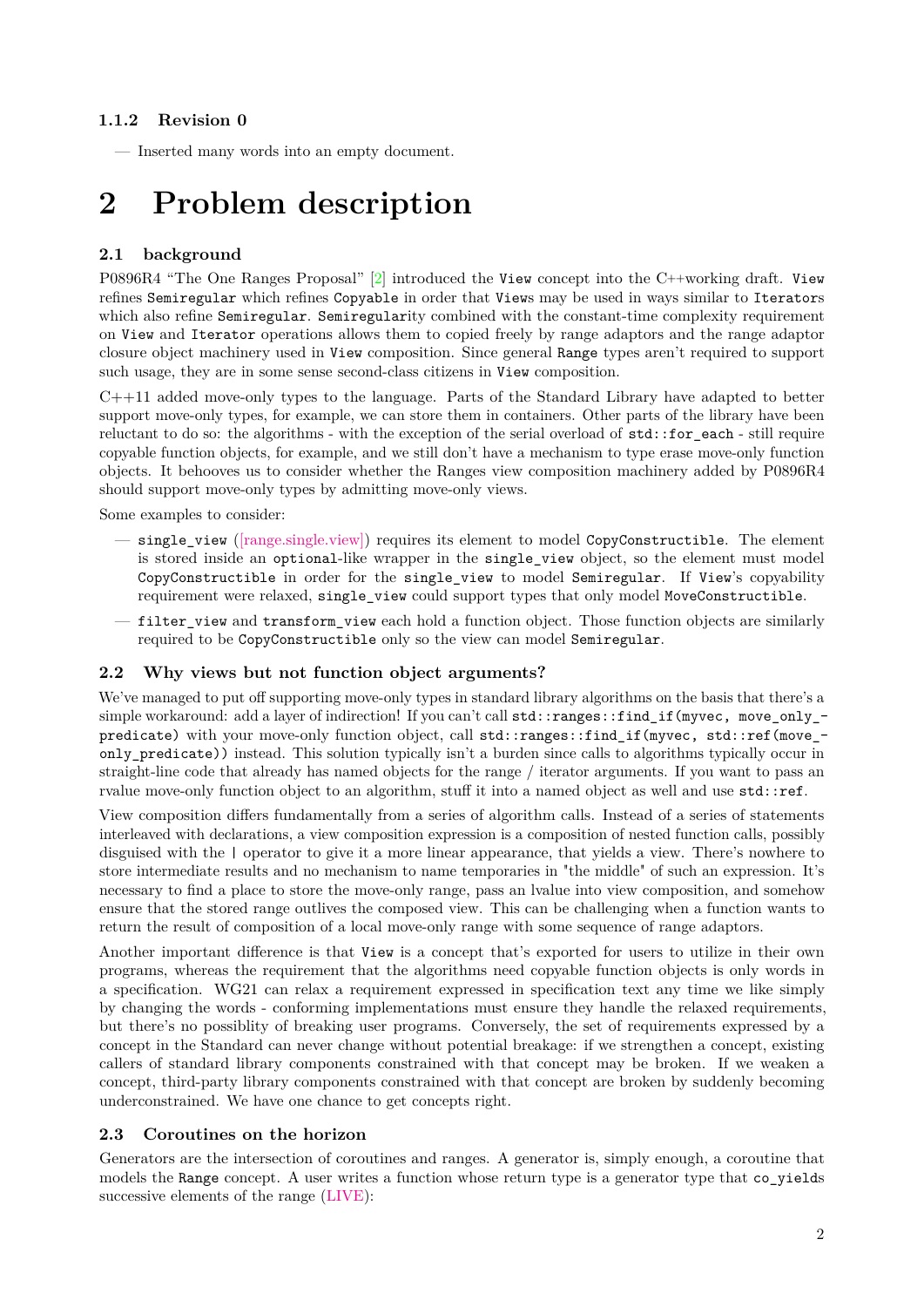```
generator<int> fib() {
  int a = 0, b = 1;
 while (true)
    co_yield std::exchange(a, std::exchange(b, a + b));
}
```
which is substantially more concise than the equivalent direct implementation of such an input range [\(LIVE\)](https://wandbox.org/permlink/tlqfMsvXuoz4hSy4):

```
struct fib_view {
  struct iterator {
    using difference_type = int;
    using value_type = int;
    int a = 0, b = 1:
    int operator*() const { return a; }
    iterator& operator++() {
      a = std::exchange(b, a + b);return *this;
    }
    void operator++(int) { ++*this; }
 };
  auto begin() const { return iterator{}; }
  auto end() const { return std::unreachable; }
};
```
Note that the direct range implementation models View, so it can easily pariticipate in view composition but the same is not true for the generator implementation.

Coroutine frames are not copyable resources, so it's not possible to implement a generator that can produce truly independent copies. It is possible to implement a generator that is as Semiregular as are input iterators<sup>[1](#page-2-0)</sup>, but only by invoking the same spooky-action-at-distance that input iterators have in which operations performed on an input iterator (or generator) can potentially invalidate the copies. Movable-butnot-Copyable input iterators (or generators) would avoid this issue. While it may be too late for us to solve the problem for input iterators, it would seem a shame to repeat the design error with generators.

### **2.4 What about range adaptors that want to copy Views?**

The range adaptors in the working draft - and the range adaptors in range-v3 - only copy views in one circumstance: when a user calls the base() member function to retrieve a copy of the underlying view being adapted. None of the adaptors copy views in the process of their normal operation. In fact, no one has suggested to the author a potential design for a range adaptor which *does* need to copy a view.

On the other hand, we *do* have concrete examples of types that would like to model View which are not copyable. The evidence suggests that we should relax the copyability requirement of View now, and if and when an adaptor is discovered which does need to copy a view it can be constrained with View<T> & Copyable  $\leq$  along with the added semantic requirement that copies are  $O(1)$ . We could introduce a CopyableView concept with these requirements when that day comes to ease using this constraint, although the lack of any suggestion of an adaptor that needs the constraint suggests it would be premature to standardize such a concept now.

### **2.5 Does this mean containers can be views?**

Potentially yes, although there are some messy details. View should require O(1) destruction as well as the current requirement for  $O(1)$  copies and moves - which lack the proposed wording below corrects - which rules out many containers. Allocator-aware containers also notably only have O(1) move assignment when their allocator has specific properties. This paper does not propose any changes to allow View to accept container types that would otherwise be rejected by the enable\_view heuristic, but that is a potential avenue for future work.

<span id="page-2-0"></span><sup>1)</sup> With thanks to Lewis Baker.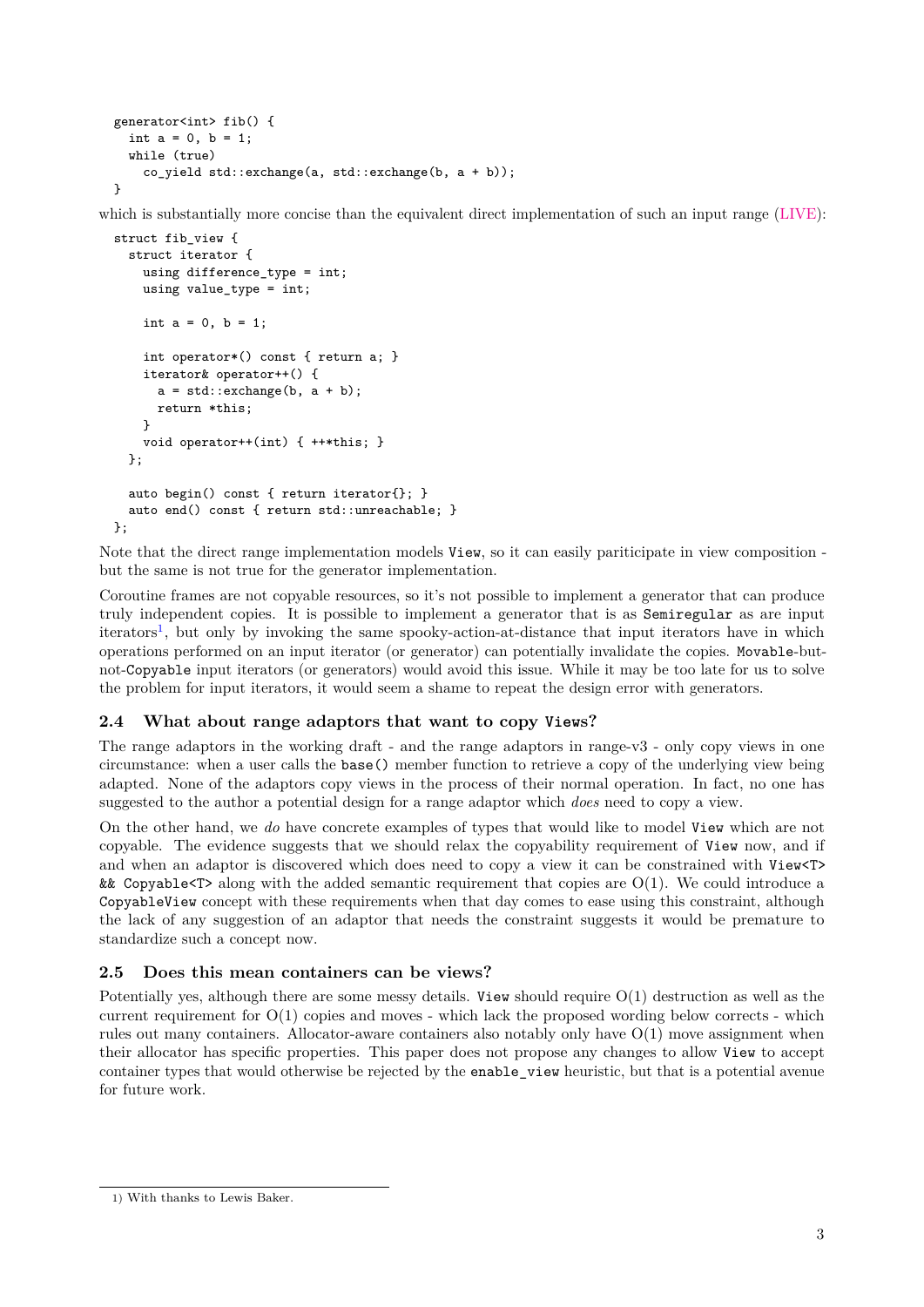Eric Niebler has expressed concerns to the author in private communication about such a change muddying the Ranges design, with which the author agrees: we need to tread very carefully here.

# **3 Proposal**

Put simply, the proposal is to remove the copyability requirement from the View concept as defined in [\[range.view\]:](http://eel.is/c++draft/range.view)

```
template<class T>
  concept View =
    Range<T> && Semiregular<T> && enable view<T>;
```
by decomposing Semiregular<T> into Copyable<T> && DefaultConstructible<T> and then replacing Copyable with Movable:

```
template<class T>
  concept View =
    Range<T> && Movable<T> && DefaultConstructible<T> && enable view<T>;
```
This allows for move-only types to model View without excluding any types which model the prior formulation of the concept.

Note that [a similar relaxation that only applies to single-pass \(input and output\) views](https://github.com/ericniebler/range-v3/commit/11fb1f0c6ef60a61a3eb264b5c3d0d42fc4615a2) has been implemented in range-v3 [\[1\]](#page-5-1) since June of 2017 [along with the experimental range generator implementation.](https://github.com/ericniebler/range-v3/commit/d2bd910faa75d9016f6fb124f9de46c926c49c72)

To redress the problem that the base() members of the range adaptors return copies of the underlying view, we propose that each such base() member be replaced to by two overloads: a const-qualified overload that requires the type of the underlying view to model CopyConstructible, and a &&-qualified overload that extracts the underlying view from the adaptor (thus leaving it invalid).

# **4 Technical specifications**

Change [\[range.req.general\]/](http://eel.is/c++draft/range.req.general)2 as follows: [ *Note:* There's a drive-by edit here to require O(1) destruction: the intent has always been that views have only constant-time operations, we apparently forgot that destruction is an operation. We also require copies to be  $O(1)$  if they are valid. *— end note* 

... The view concept specifies requirements on a range type with constant-time destruction and copy and assignmove operations.

Change [\[range.view\]](http://eel.is/c++draft/range.view) as follows:

```
template<class T>
 concept view
   range<T> && semiregular<T> && enable_view<T>;
```
<sup>1</sup> The view concept specifies the requirements of a range type that has constant time  $\epsilon_{\text{opt}}$ , move construction, move assignment, and destruction operators; that is, the cost of these operations is not proportional to the number of elements in the view.

|                  | template <class t=""></class>                                                                                  |
|------------------|----------------------------------------------------------------------------------------------------------------|
|                  | $concept$ view =                                                                                               |
|                  | range <t> &amp;&amp; movable<t> &amp;&amp; default_constructible<t> &amp;&amp; enable_view<t>;</t></t></t></t> |
| $\boldsymbol{2}$ | T models view only if:                                                                                         |
| (2.1)            | — copy_constructible <t> is false, or T has <math>\mathcal{O}(1)</math> copy construction; and</t>             |
| (2.2)            | — copyable <t> is false, or T has <math>\mathcal{O}(1)</math> copy assignment.</t>                             |
| 3                | <i>Example:</i> Examples of views are:                                                                         |
| (3.1)            | - A range type that wraps a pair of iterators.                                                                 |
| (3.2)            | - A range type that holds its elements by shared ptr and shares ownership with all its copies.                 |
|                  |                                                                                                                |

(3.3) — A range type that generates its elements on demand.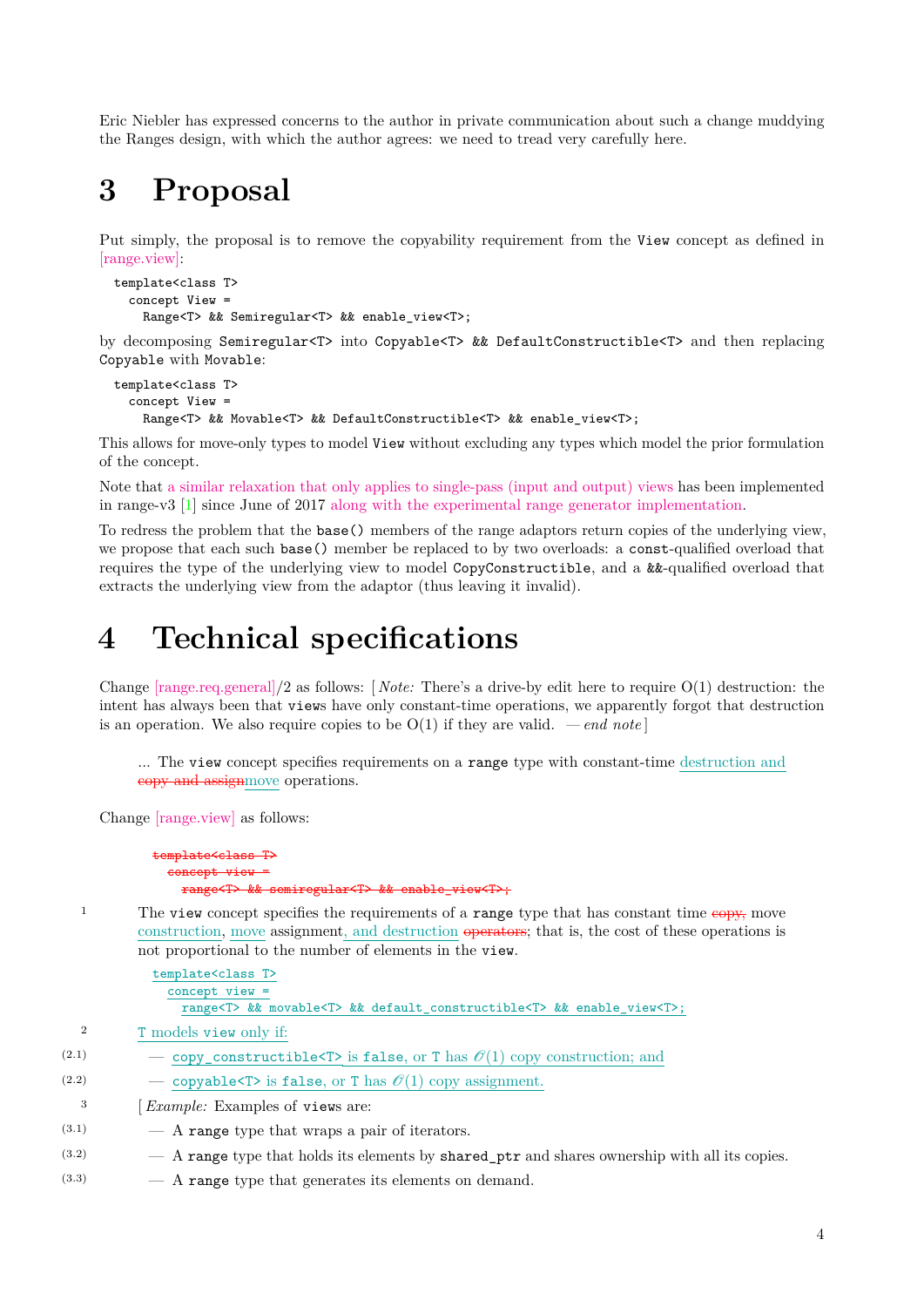Most containers [\(\[containers\]\)](http://eel.is/c++draft/containers) are not views since  $\epsilon$  opyingdestruction of the container copiesdestroys the elements, which cannot be done in constant time.  $\,-\,end\,example$ 

Change [\[range.filter.view\]](http://eel.is/c++draft/range.filter.view) as follows:

```
namespace std::ranges {
           template<input_range V, indirect_unary_predicate<iterator_t<V>> Pred>
             requires view<V> && is_object_v<Pred>
           class filter_view : public view_interface<filter_view<V, Pred>> {
             [.\,.]constexpr filter_view(R&& r, Pred pred);
             constexpr V base() const& requires copy_constructible<V> { return base_; }
             constexpr V base() && { return std::move(base_); }
             constexpr iterator begin();
             [...]
       [...]
       constexpr V base() const;
3 Effects: Equivalent to: return base_;
```
Change [\[range.transform.view\],](http://eel.is/c++draft/range.transform.view) [\[range.take.view\],](http://eel.is/c++draft/range.take.view) [\[range.common.view\],](http://eel.is/c++draft/range.common.view) and [\[range.reverse.view\]](http://eel.is/c++draft/range.reverse.view) similarly.

Change [\[range.join.view\]](http://eel.is/c++draft/range.join.view) as follows: [ *Note:* This is a drive-by fix to add base which was unintentionally omitted from join\_view and split\_view in P0896R4.*— end note* ] [ *Note:* This wording supercedes the resolution of LWG 3322. *— end note* ]

```
namespace std::ranges {
    template<input_range V>
      requires view<V> && input_range<iter_reference_t<iterator_t<V>>> &&
               (is_reference_v<iter_reference_t<iterator_t<V>>> ||
                view<iter_value_t<iterator_t<V>>>)
    class join_view : public view_interface<join_view<V>> {
      [1, 1]template<input_range R>
        requires viewable_range<R> && constructible_from<V, all_view<R>>
      constexpr explicit join_view(R&& r);
      constexpr V base() const & requires copy_constructible<V> { return base_; }
      constexpr V base() && { return std::move(base_); }
      constexpr auto begin() {
      [...]
[...]
```
Add the same definitions to [\[range.split.view\]](http://eel.is/c++draft/range.split.view) before the first definition of begin.

Change [\[range.join.iterator\]/](http://eel.is/c++draft/range.join.iterator)5 as follows: [ *Note:* This includes a drive-by simplification of a return type from decltype(auto) to auto& to clarify that update\_inner always returns an lvalue. *— end note* ]

```
auto update_inner = [this](range_reference_t<Base> x) -> decltype(auto)auto& {
  if constexpr (ref_is_glvalue) // x is a reference
   return (x); \#(x) is an lyalue
  else
   return (parent_->inner_ = view::all(std::move(x)));
};
for (; outer != ranges::end(parent ->base); ++outer ) {
  auto inner = update_inner(*outer_);
  [...]
```